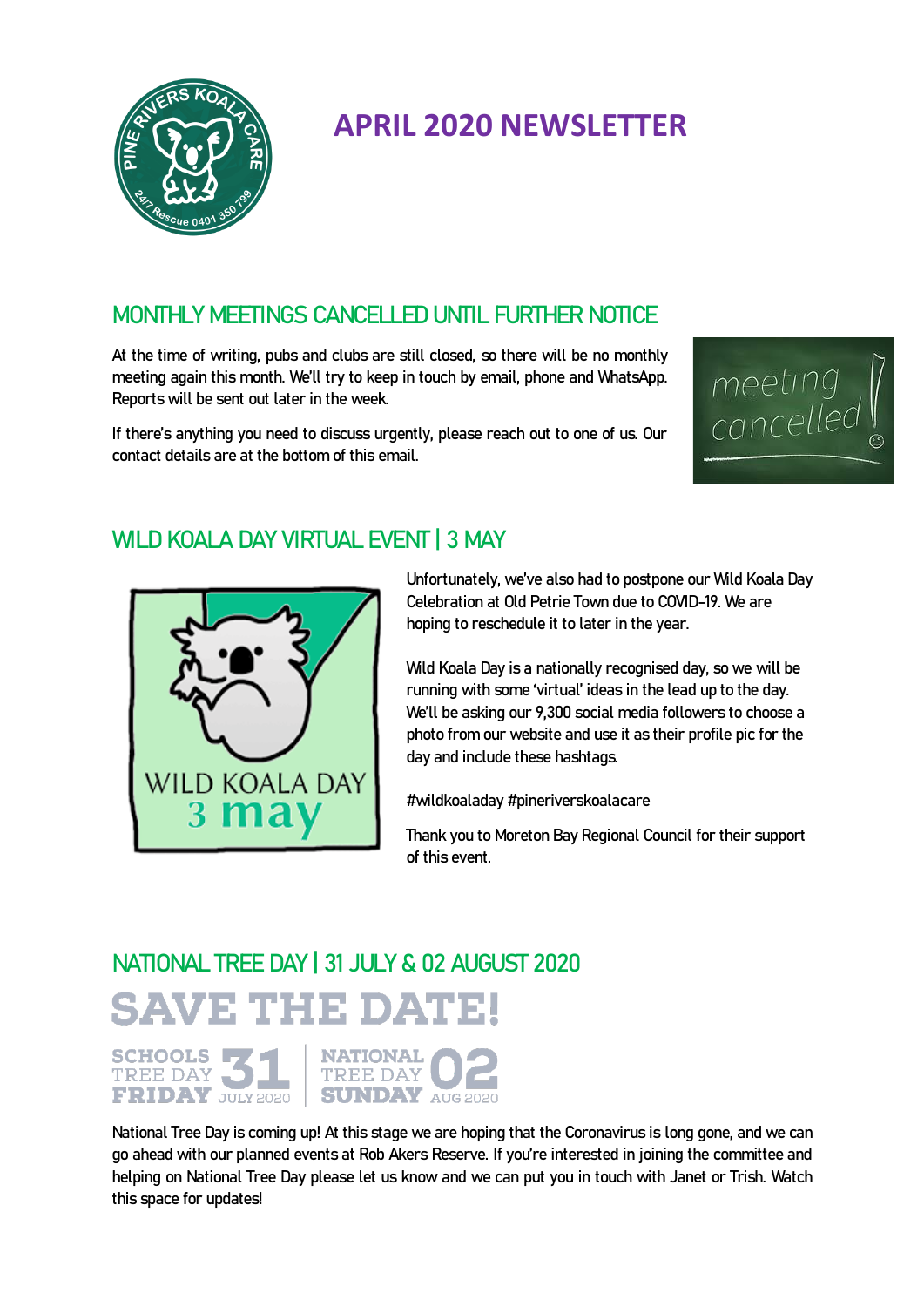### RESCUE NEWSL

#### RESCUE COORDINATOR

On 25 March, our Rescue Coordinator Chelsea announced she was moving interstate and was resigning from her position. During her time as Rescue Coordinator, Chelsea worked tirelessly to get our records and statistics online and streamline our roster. We wish Chelsea all the best and she will be sorely missed!

The COVID-19 restrictions have made it difficult for the exec committee to meet with the entire rescue team, but rest assured we are working with some of the key team members to ensure our rescues continue to run smoothly until we can put some more permanent changes in place. If you have availability to transport wildlife during this time, please email rescue@prkoalacare.com.au.

#### BREAKFAST CREEK HOTEL RAISES OVER \$5000 FOR OUR KOALAS!

The Breakfast Creek Hotel held a fundraiser for Pine Rivers Koala Care throughout the month of January and they raised over \$5,000! What a fantastic result. We have already purchased 12 new koala cages and 10 new poles. A new trap will be arriving shortly.

After the cages were delivered, we put the call out on facebook for our followers to sew some cage covers and the response has been amazing. We think you'll agree that our koalas will be transported in style!



We can't thank the Breakfast Creek Hotel enough for this donation. Thank you also to the creative sewers amongst us!

#### RESCUE KIT AND HANDOVER



It is more important than ever that rescuers clean and disinfect all cages, towels, poles and nets after each rescue and before handing the kit over to the rescuer on the next shift.

Having said that, because we were fortunate enough to receive such a large donation from The Breakfast Creek Hotel, we have been able to order enough equipment for 6 full kits. Stay tuned for more news on this!

#### SIX GOSLINGS RESCUED FROM THE BRUCE HIGHWAY

These fluffy little cuties were rescued trying to cross the road with their mama in Murrumba Downs this week. Unfortunately, mum had been hit by a car and her injuries were so severe that she couldn't be saved. The six goslings will stay in care until they are old enough to be released. Good luck little ones!

If you have a news story you want to share, please email vicepresident@prkoalacare.com.au

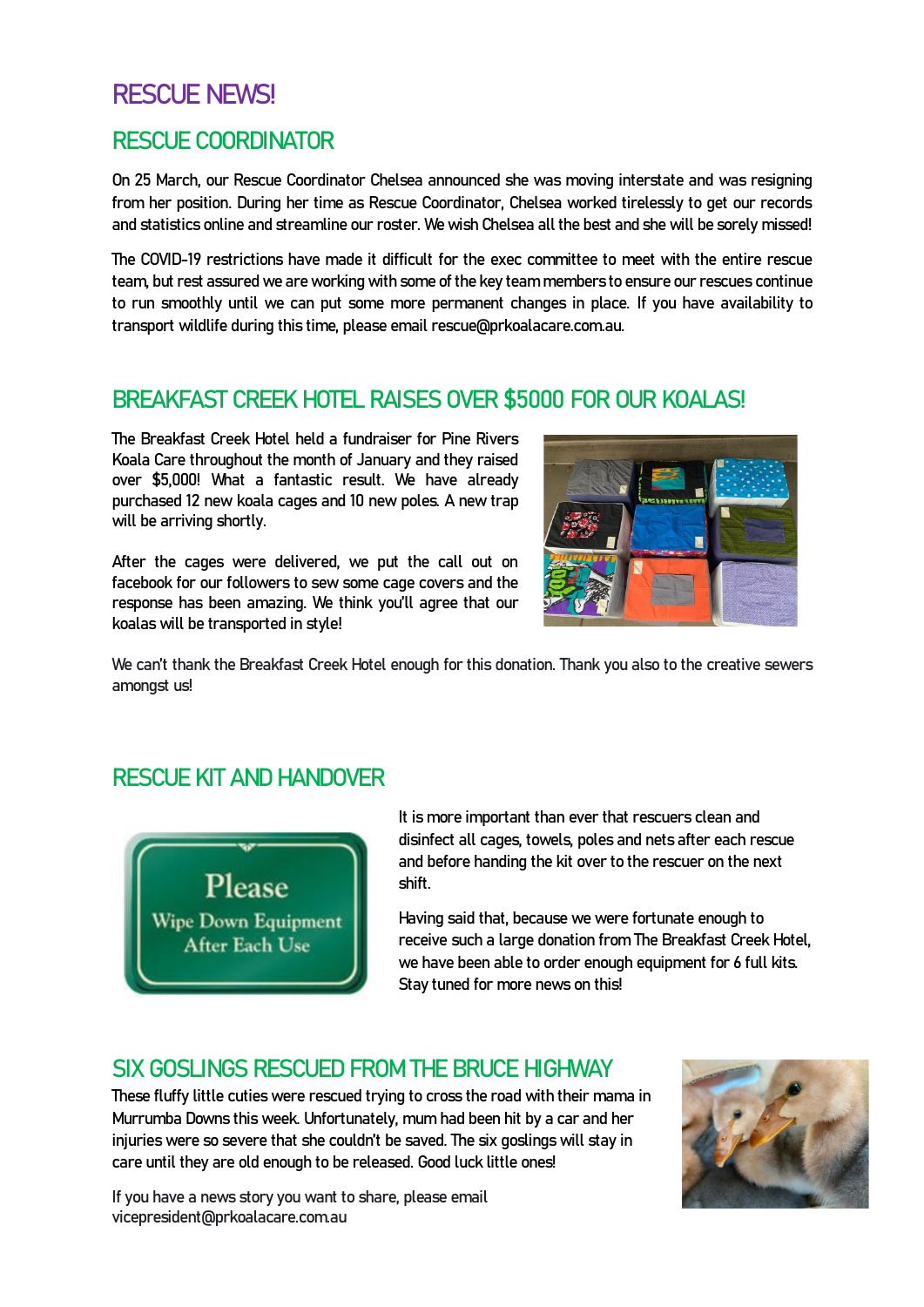#### CARER NEWS!

#### CARERS GRANT RECEIVED FROM DES



Earlier this month we were advised by the Department of Environment and Science that our application for a \$5,000 Carers Grant was successful. The conditions of the grant are that we spend the funds on a 'project' and we are excited that the "2020 Koala Joey Succession Project" is already underway! As many of you know, our long-serving, award winning, amazing carers, committed rescuers and trusted advisers, Jo and Gary have been trying to semiretire for some time now. And even though they promise us they will still be on hand to help and provide advice when needed, the association must start to take steps to continue their great work and allow them to enjoy the retirement they so deserve. These funds will be used to build a joey enclosure and provide training to selected carers so that we can keep on providing expert care for our treasured koala joeys for many years to come. Thanks DES!

#### WILDLIFE REHABILITATION PERMITS – DO YOU HAVE A COPY?

Madonna has been busily contacting all our carers and organising copies of permits. If you are a registered carer with Pine Rivers Koala Care you must be able to produce the permit at any time. If you don't have a copy of the current permit, please email Madonna [carer@prkoalacare.com.au](mailto:carer@prkoalacare.com.au) to request one.

This is a timely reminder that as a carer, it is your responsibility to advise the Carer Coordinator of any wildlife you receive into care, and how many animals you are caring for at any given time. The fines for non-compliance are substantial – up to \$9,000. Our carers are so vital to our organisation (we wouldn't exist with you!) and we want to help you help us to do the right thing.



The Department of Environment and Science has started conducting audits on Wildlife Carers who hold multiple permits. If you are not a current member AND a

registered carer with Pine Rivers Koala Care, and we don't know which animals you have in care, you are not covered under our permit. The DES has advised us that they will remove wildlife from your care if you are audited and cannot produce the permit.

Please familiarise yourself with the Code of Practice: [https://environment.des.qld.gov.au/\\_\\_data/assets/pdf\\_file/0034/87829/cp-wl-rehab.pdf](https://environment.des.qld.gov.au/__data/assets/pdf_file/0034/87829/cp-wl-rehab.pdf)